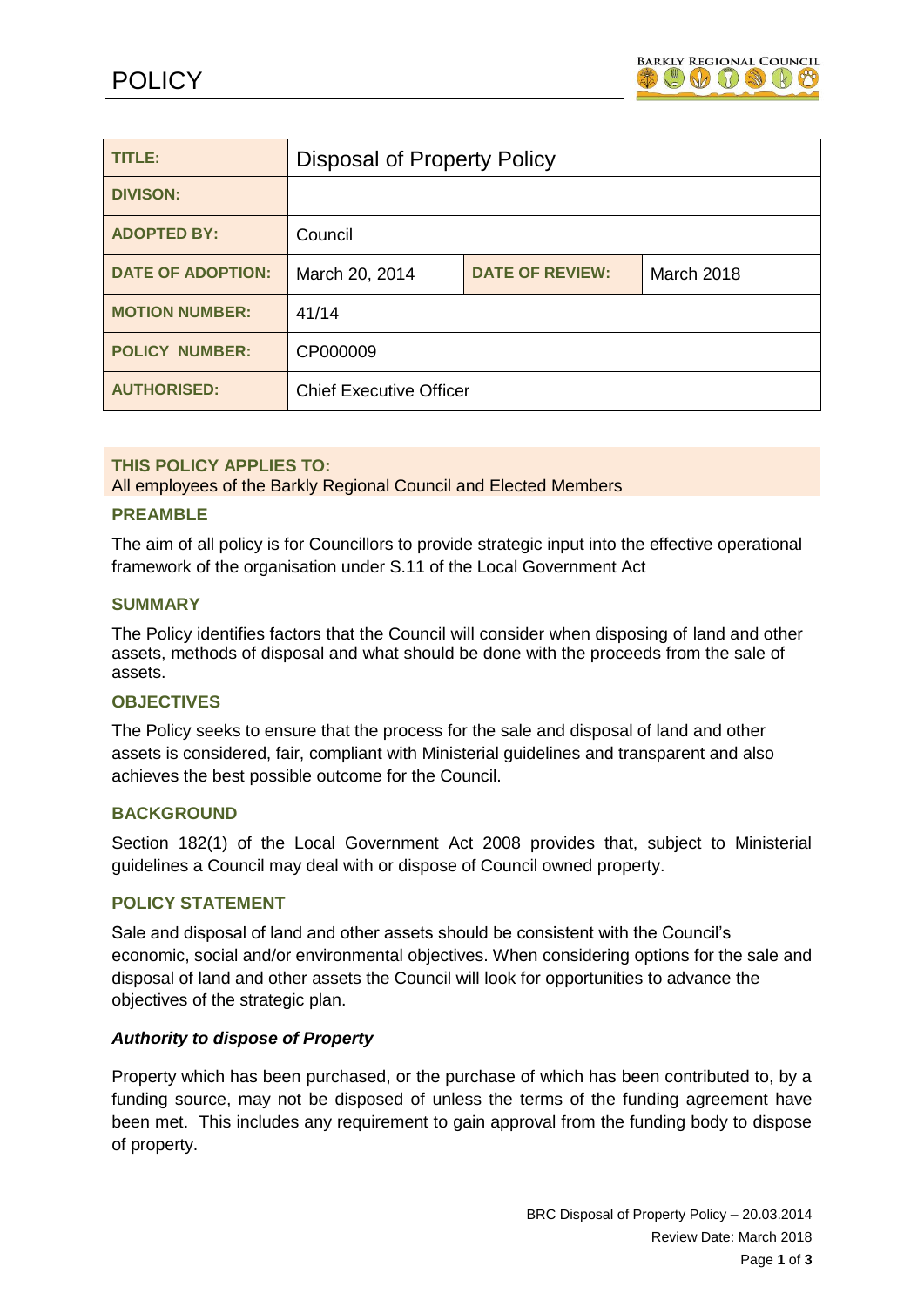

Decisions for sale or disposal of real property must be made by Council resolution unless the Council has delegated this authority.

## *Method to be used*

Generally, council will sell or dispose of land and other assets by:

- Direct sale advertisement for sale and the nature of the advertisement i.e. public notice, local paper etc…
- Quotation seeking quotations for the sale of land and other assets;
- Selected tender seeking tenders from a selected group of persons, companies, organisations, or other interested parties;
- Open tender openly seeking, through advertisement, tenders, or buyers for Council, land and other assets; or
- Other means as deemed appropriate by council or the CEO (provided disposal has been authorised by council).

### *Considerations*

In considering the method of disposal of an asset the Council will consider:

- The potential for the council to obtain the best price;
- The number of known potential purchasers of the land or assets;
- The current and possible preferred future use of the land or assets:
- The existence of local purchasers of the land or assets;
- The opportunity to promote local economic growth and development;
- The total estimated value of the sale;
- Delegation limits taking into consideration accountability, responsibility, operational efficiency and urgency of the sale;
- Risk: and
- Compliance with statutory and other obligations

In circumstances where there is a sale or disposal of **land** other than by tender process the reasons for entering into such contracts should be documented.

Commercial confidentiality should apply to negotiations for sale and disposal of land and other asset transactions unless council decides otherwise.

#### *Risk Assessment and Minimisation*

When disposing of plant and equipment other than by trade-in an assessment is to be made of the condition of the asset to determine whether it is fit for purpose and compliant with current standards and in the event that this is **not** the case whether it should simply be scrapped, or should be sold as parts or with an appropriate disclaimer.

For example:

Playground equipment: Equipment that does not comply with existing standards should neither be sold nor donated. It should be scrapped.

Plant and Equipment: Equipment that is not fit for purpose e.g. un-roadworthy or inoperable, should be sold as parts.